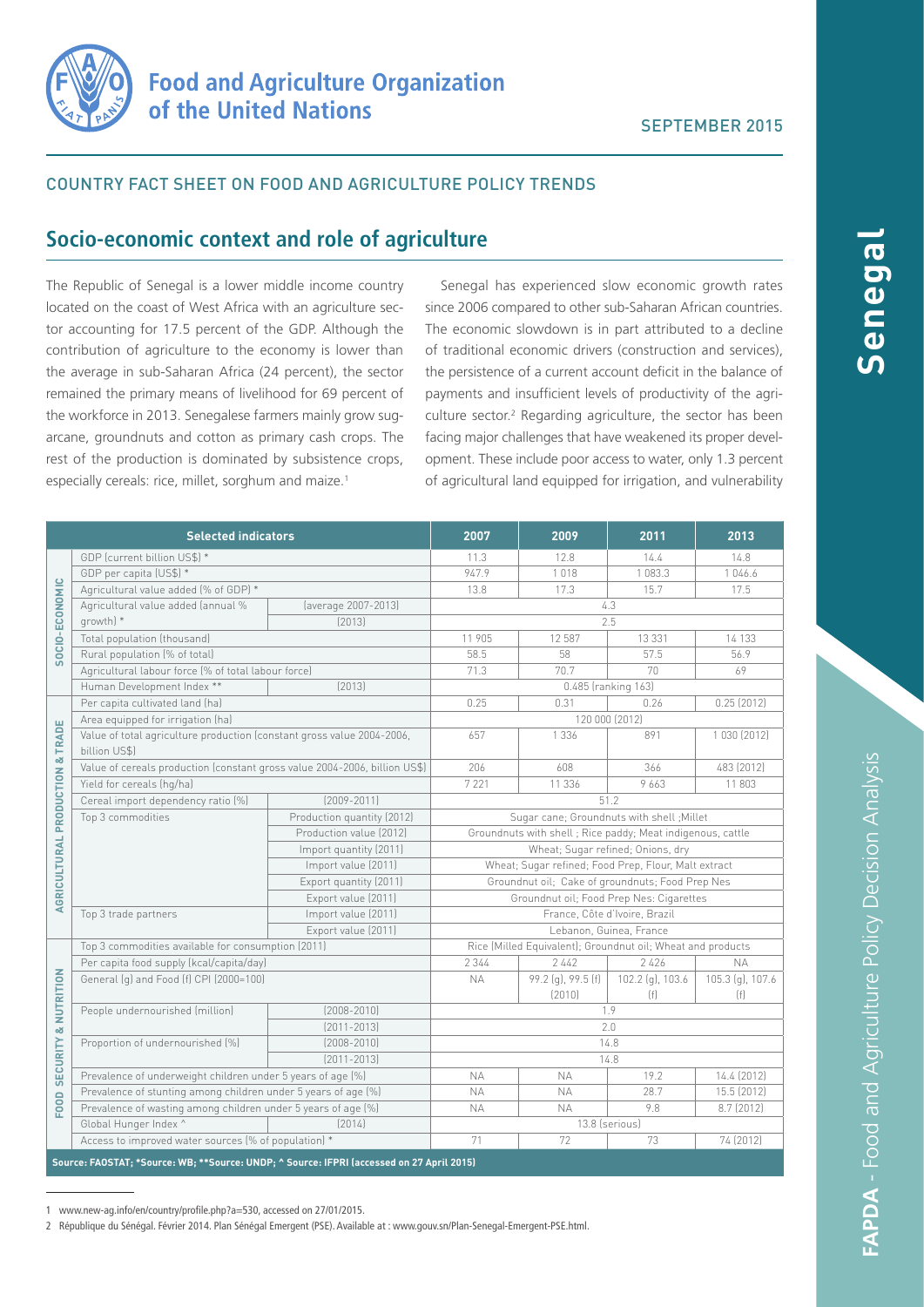to climatic shocks, with high risks of drought and regular, severe flooding affecting urban areas. Inadequate access to land, low sustainability of fishery resources and poorly structured value chains also contribute to the challenges encountered. However, there have been signs of recovery since 2014: a strengthening domestic demand, an improved business climate and the launching of the Emerging Senegal Plan (PSE).

Senegal is experiencing a high population growth rate, close to three percent, while almost half of its population remained under

the national poverty line in 2011. The results of a national food security and nutrition survey conducted in 2013 showed that 2.2 million people, 15.5 percent of the population, are food insecure.3 In that regard, one of the biggest food security challenges in Senegal will be addressing the nation's high and growing dependence on food imports,<sup>4</sup> even though important efforts are already being deployed to achieve rice self-sufficiency in the country.

# **1. Government objectives in agriculture, food and nutrition security**

The government aims to make agriculture an engine of economic growth, as stated in the **Agro-Sylvo-Pastoral Orientation Law (LOASP)** voted in 2004, which constitutes the legal framework for the development of agriculture in Senegal for the next 20 years. The adoption of this law resulted in the formulation of several operational programmes such as the **National Agricultural Development Programme**, the **National Livestock Plan** and the **Grand Agricultural Offensive for Food and Abundance (GOANA).**

The past ten years have been characterized by the succession of several important governmental economic and social policy strategies, the main ones being the two **Poverty Reduction Strategy Papers (DSRP I 2003-2005** and **DSRP II 2006-2010)** and the **Economic and Social Policy Document (DPES 2011- 2015)** replaced in November 2012 by the **National Strategy for Economic and Social Development (SNDES 2013-2017)**. In December 2013, the government launched the **Emerging Senegal Plan (PSE)**, an accelerated version of the SNDES, which, since enactment, has been the reference for economic and social policy in the medium and long term with the aim of making Senegal an emerging economy by 2035. All these governmental economic and social policy frameworks are structured around three main areas identified as priorities: (i) growth, productivity and wealth creation; (ii) human capital, social protection and sustainable development; and (iii) governance, institutions, peace and security.

In terms of growth, the **Accelerated Growth Strategy (SCA)**, adopted in 2008 and then included in the SNDES and the PSE, aims to double GDP and GDP per capita in 10 and 15 years, respectively. In order to achieve this, high potential key economic clusters have been identified, including: livestock, agriculture and agroindustry (cereals, horticulture, oleaginous and products from wild harvest), fish and aquaculture products.

The **Accelerated Programme for Agriculture in Senegal (PRACAS)**, the agricultural component of the PSE, was launched in February 2014. It is built around the vision of a competitive, diversified and sustainable agriculture sector that would be the major source of economic development by 2017. This programme aligns with the previous agriculture development programmes, being a reformulation of all of them and thus maintaining continuity. The government decided, as an initial step, to focus its investments on strategic products with the objectives of achieving rice and onion self-sufficiency by 2017 and 2016, respectively, optimizing the performance of the groundnut sector and developing the off-season fruits and vegetables sector. The programme will then progressively cover all main agricultural commodities.

Within the context of the agricultural policy of the Economic Community of West African States (ECOWAS) and the Comprehensive Africa Agriculture Development Programme (CAADP), Senegal has elaborated its **National Agricultural Investment Programme (PNIA)**5 and related **Investment Plan** for the 2011-2015 period. The IP focuses on eight specific objectives, among which the increase of inputs production and productivity; the enhancement of agricultural products value through further processing; and the improvement of market access for agricultural products.

# **2. Trends in key policy decisions (2007 to 2014)**

## **2.1 Producer-oriented policy decisions**

As already mentioned, the Senegalese producers and the agriculture sector in general are confronted with a number of challenges that must be addressed by public authorities. Since the 2007-2008

food price crisis, the government has been implementing important measures to support production and the main focuses have been the improvement of risk management and the increase of domestic rice production. Other important matters have received

<sup>3</sup> www.wfp.org/countries/senegal/overview, accessed on 16/04/2015.

<sup>4</sup> www.fao.org/giews/countrybrief/country.jsp?code=SEN&lang=fr, accessed on 16/04/2015.

<sup>5</sup> http://agric.comm.ecowas.int/ECOWAP/Plans-Nationaux-d-Investissement/?lang=en, accessed on 22/01/2015.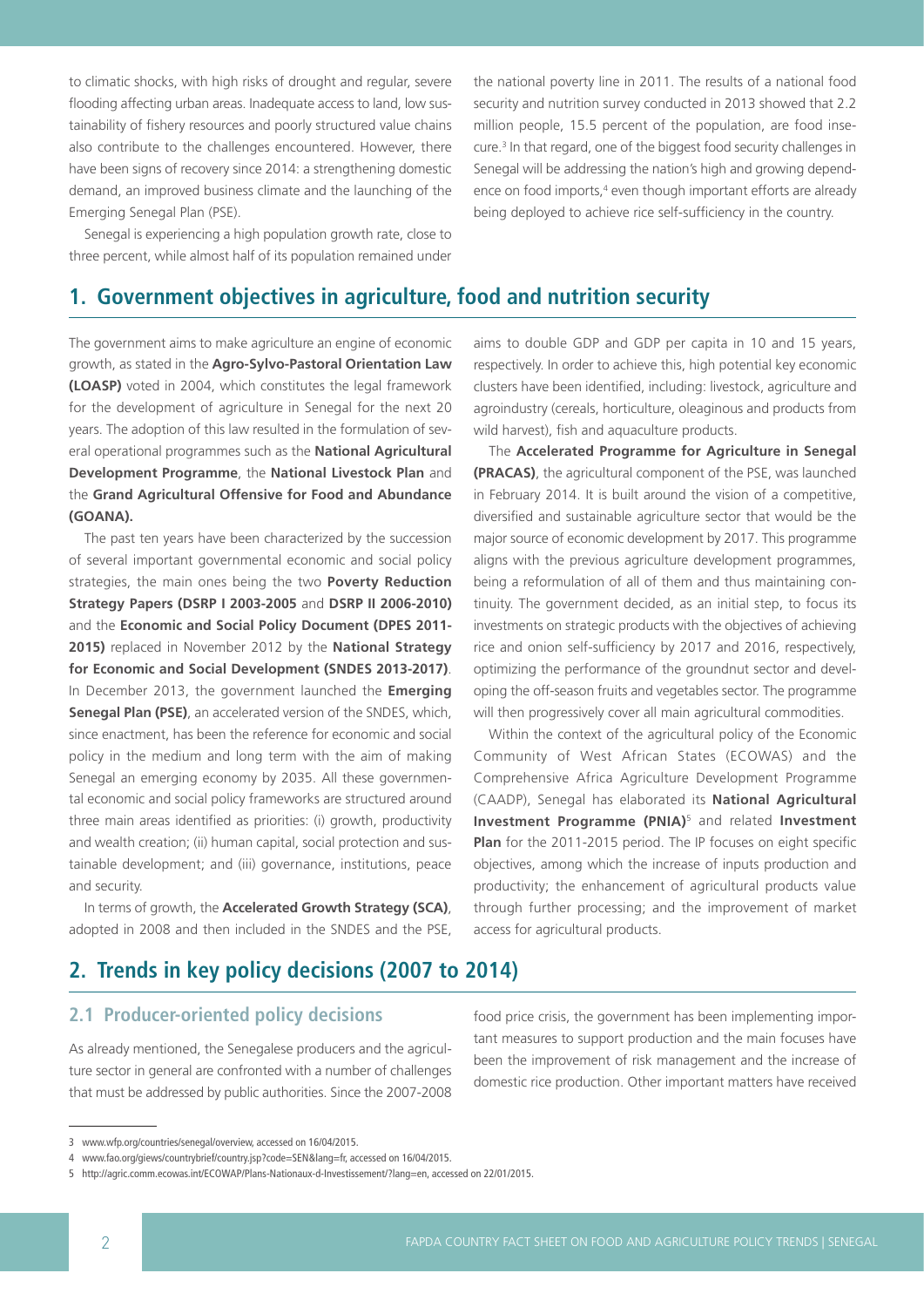©FAO/Roberto Faidutti ©FAO/Roberto Faidutti

less attention such as fisheries management and the poor structuring of value-chains. As for the land policy, identified by the LOASP as a priority for agricultural development and modernization, the document should be completed by the end of 2015.

#### **Promoting national rice production**

Achieving rice self-sufficiency has been on the governmental agenda since the 2007-2008 food security crisis highlighted the country's increased vulnerability to external food price shocks. In January 2008, the inter-ministerial council presented the **National Programme for Self-Sufficiency in Rice (PNAR)**, proposing to increase white rice production from 350 000 tonnes in 2008 to one million tonnes in 2012.<sup>6</sup> Rice self-sufficiency is considered by the government as a driver for food sovereignty, economic growth, employment and reduction of the trade deficit, as domestic production only covered 20 percent of the national annual needs in 2008. In 2010, the PNAR was officially launched as the implementation instrument of the **National Strategy for the Development of Rice growing (SNDR)**. The objectives of the SNDR are to promote and increase the national rice production while meeting the consumer demand with competitive prices. Strategies for development include: increasing cultivated areas, modernising the means and methods of production, and professionalizing the value chain actors. The SNDR also includes support measures to maintain producers' profit margins, including input subsidies and facilitation of access to credit. However, with only 423 482 tonnes of paddy rice nationally produced in 2013, the government is still far from the objective. This is why the PRACAS has reiterated the intention to achieve rice self-sufficiency in Senegal, by 2017 this time.

#### **Increased investments in flood and water management**

Since the DSRP II (2006-2010), risks and disasters prevention and management have become governmental priorities and growing attention has been dedicated toward flood management, especially after the recent severe floods in 2005, 2009 and 2012. This has led the government to launch a **Ten-Year Flood Management Plan (PDGI 2012-2022)** and to establish a ministerial department for the restructuration and planning of flood risk areas. In 2013, the **Storm water Management and Climate Change Adaptation Project**, focused on the region of Dakar, was launched in collaboration with the World Bank. A Flood Prevention and Management Unit was also created with the objectives of preventing floods, reducing risk and developing adequate pipes and drainage systems. At the same time, rainfall has been decreasing, leading the government to validate the **Integrated Water Resources Management Action Plan** 



With an annual consumption of 74kg per head, Senegal is among the largest consumers of rice in West Africa. To cover the needs of the population and reduce the trade deficit, the government is willing to increase the national production to achieve rice self-sufficiency by 2017.

**(PAGIRE)** in 2007. The integrated water resources management aims to improve the efficient use of water resources and establish a balance between ecosystems preservation and water needs for agriculture and industry. The **Local Small Scale Irrigation Support Project (PAPIL)**, launched in 2006 with the financial support of the African Development Bank, has also produced encouraging results that have led the government to develop a National Small Scale Irrigation Development Plan.7

#### **Agricultural insurance as risk mitigation instrument**

In 2008, the **National Agricultural Insurance Company of Senegal (CNAAS)** was created as a public-private partnership between the Senegalese State and private partners with initial resources of FCFA 1.5 billion (US\$ 3.5 million). The CNAAS offers a wide range of subsidized insurance products for farmers such as: crop and livestock insurance, drought insurance for maize and groundnuts, insurance for artisanal fishing vessels, and rainfall shortage insurance for millet, sorghum, groundnut, cotton, maize and rice. As the first national agricultural insurance scheme, the CNAAS has faced a number of constraining factors in the development of its insurance portfolio including the cost of establishing rural networks, the affordability of products for low-income farmers, and the lack of risk market infrastructure such as livestock identification, training for intermediaries, and research and development of products. Actions have been taken to overcome these challenges, and partnerships and agreements have for instance been signed with microfinance institutions, farmers associations and development partners for technical assistance.<sup>8</sup>

#### **Rebuilding seed stocks**

In 2013, Senegal joined the **New Alliance for Food Security and Nutrition (NASAN)** that had been launched in 2012 during the G8 Summit. The NASAN replaced the **GOANA** launched

<sup>6</sup> According to FAOSTAT (2014), rice production (paddy) only reached 630 654 tonnes in 2012 and decreased to 423 482 tonnes in 2013.

<sup>7</sup> www.aps.sn/articles.php?id\_article=136753, accessed on 02/02/2015.

<sup>8</sup> DRFI Country Notes - Working Paper. November 2012. Senegal: Disaster Risk Management and Insurance Country Note. Available at: www.gfdrr.org/sites/gfdrr.org/files/DRFICountryNote\_ Senegal\_Jan072013\_Final.pdf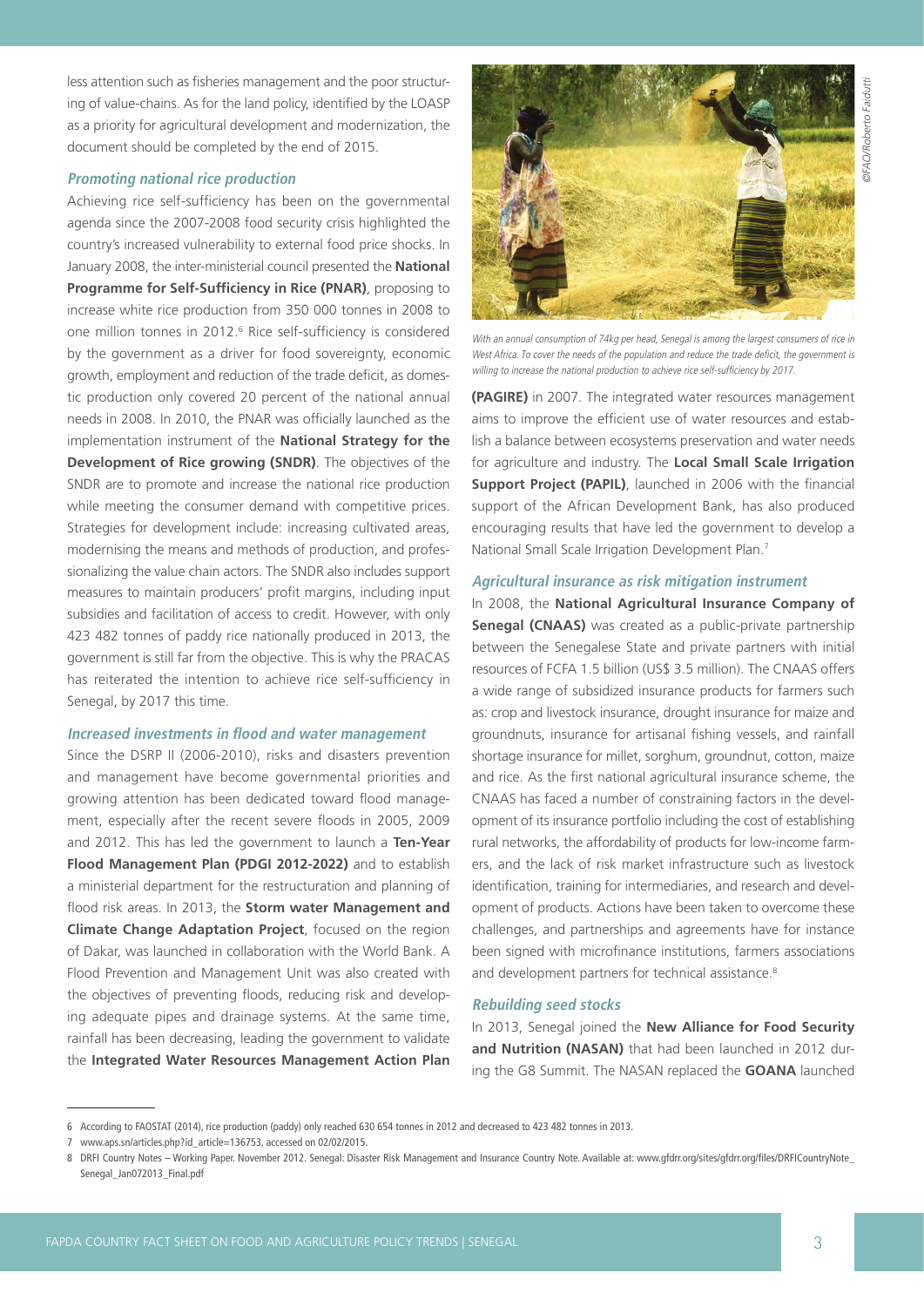in 2008 in response to the food security crisis. The objectives of the NASAN include the improvement of the productivity and competitiveness of the agriculture sector in order to ensure food security. One of the actions to achieve this objective in Senegal is the implementation of a policy for rebuilding seed stocks.<sup>9</sup> The government has since committed to allocate FCFA 5 billion (US\$ 10.3 million) annually toward seed programmes; its commitment was fulfilled in 2014 and 2015 Finance Laws.

### **2.2 Consumer-oriented policy decisions**

The government has been putting considerable efforts in facilitating consumers' access to social services over the past years, hoping to develop strong human capital that will support economic growth. Beside achievements in reducing food insecurity and malnutrition and ambition to improve financial accessibility to quality health care, the government has taken various measures to improve household wellbeing and disposable income. Despite this, Senegal is unlikely to achieve the Millennium Development Goals (MDGs), especially in regard to primary school enrolment and poverty reduction. A principal constraint is access to electricity; the nation has one of the highest electricity production costs in Sub-Saharan Africa and a disparate coverage rate of 57 percent in urban areas and only 10 percent in rural areas.<sup>10</sup>

#### **Achievements towards improved nutrition**

For the past 15 years, nutrition has remained a major governmental issue and Senegal has achieved significant results, successfully becoming the first African country to be recognized by the International Food Policy Research Institute (IFPRI) in 2011 for its achievements in nutrition improvement.<sup>11</sup> This is largely due to the Coordination Unit for the fight against Malnutrition (CLM), created in 2001. The CLM has been responsible for the implementation of the **Nutrition Enhancement Programme (PRN)**, launched in 2002. The objectives of the PRN are to improve the nutritional status of children as well as pregnant and lactating women in poor rural and urban areas and to strengthen the organisational and institutional capacities of the country. The ten-year programme was originally designed for a three-phase implementation: (i) testing of new, effective and sustainable strategies for nutrition specifically targeting the rural areas (2002-2006), (ii) expanding the nutrition interventions within other regions of Senegal (2006-2010), and (iii) ensuring the integration of nutrition policy in sectorial and national programmes (2010-2012). The government has since decided to extend the programme and has committed to

increase its financial contribution to 50 percent by 2016 (from 34 percent in 2014), the rest being financed by externals partners.<sup>12</sup>

#### **Improving access to drinking water and sanitation**

In 2005, the government established the **Drinking Water and Sanitation Millennium Programme (PEPAM)**. For the 2005- 2015 period, the PEPAM constitutes the governmental framework for the interventions aimed at achieving the MDGs in the drinking water and sanitation sectors. The objectives of the programme are to increase the proportion of urban and rural populations using improved drinking water source and sanitation facility by 2015. Multiple projects have been implemented under the PEPAM, in collaboration with international development partners, to develop new drinking water, wastewater and sanitation infrastructures across the country. Recent figures show a progress in access to improved drinking water sources, from 69 percent in 2004 to 74 percent in 2012, and sanitation facilities, from 46 percent to 52 percent.13 The government has already prepared a roadmap for developing post-2015 targets to continue efforts in the sector.<sup>14</sup>

#### **Price control measures to lower the cost of living**

The decrease of the cost of living was one of the commitments made by the current president during the elections of March 2012. The inter-ministerial council meeting held in April 2012 on the decrease of basic commodities prices decided on an immediate price reduction of rice, sugar and oil. These three commodities are heavily imported and at the time their prices were consistently rising. Since, ministerial decrees have implemented price ceilings for the three commodities and other decrees are regularly adopted to fix price ceilings for hydrocarbons used for consumption, such as butane and gasoline. Additionally, the National Assembly adopted in January 2014 a law that lowers rents. All rent levels are targeted by the decrease that goes up to 29 percent for lower rates.

#### **Family grants to fight against social exclusion**

In October 2013, the government launched the **National Programme of Family Security Grants**. Annual cash transfer of FCFA 100 000 (US\$ 207) are provided to poor families and vulnerable groups in order to counteract social exclusion and strengthen families' educational, productive and technical capabilities. The budget dedicated to those grants has increased from FCFA 10.5 billion (US\$ 22 million) in 2014 to FCFA 20 billion (US\$ 38 million) in 2015 to reach out 200 000 families. The objective of the programme is to cover 250 000 families.

<sup>9</sup> La Nouvelle Alliance pour la Sécurité Alimentaire et la Nutrition au Sénégal. Available at: http://new-alliance.org/resource/cadre-de-coop%C3%A9ration-%C3%A0-la-nouvelle-alliance-au-s%C3%A9n%C3%A9gal 20 Single parent with an orphan or vulnerable child, elderly poor person, or person with an extreme disability unable to work.

<sup>10</sup> www.crse.sn/crse.php?pg=4electricite, accessed on 16/03/2015.

<sup>11</sup> http://wca.ifpri.info/files/2012/01/CommuniqueIFPRI-CLM.pdf, accessed on 02/03/2015.

<sup>12</sup> www-wds.worldbank.org/external/default/WDSContentServer/WDSP/AFR/2011/11/05/655E4630338522ED852579230059BB92/1\_0/Rendered/PDF/PRN2000Aide0Mmoire0Mission0conjointe.pdf, accessed on 02/03/2015.

<sup>13</sup> http://mdgs.un.org/unsd/mdg/Data.aspx, accessed on 29/01/2015

<sup>14</sup> Ministère de l'Hydraulique et de l'Assainissement, Programme d'eau potable et d'assainissement du Millénaire. Feuille de route Post-OMD 2014-2025. Available at : www.pepam.gouv.sn/ docs/RAC%202014/Feuille\_de\_Route%20Post-OMD.pdf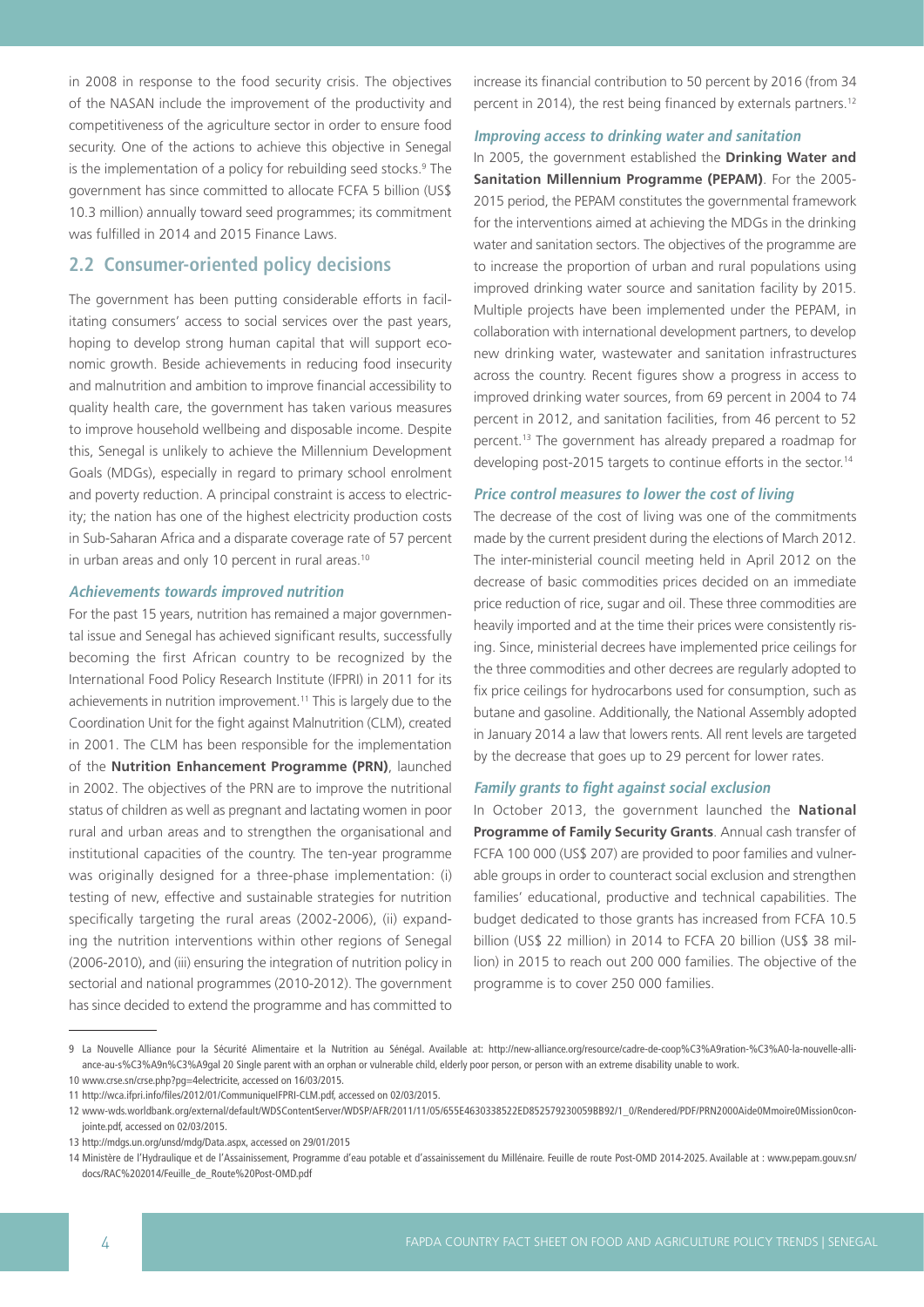## **2.3 Trade–oriented policy decisions**

Over the reference period of 2007-2014, the government trade policy has been oriented towards the promotion of national production, in accordance with the national strategy of making agriculture a driver of economic development. The horticulture sector has especially been subject to increasing attention regarding national trade opportunity.

#### **Imports restrictions in favour of domestic production**

During the last decade, the government has imposed temporary bans on imports of specific commodities in order to incentivize the production and marketing of local products. Poultry imports which have been banned since 2005, originally due to the bird flu crisis, will remain suspended at least until 2020 in order to promote the development of local industry. Regarding the onion sector, imports have been intermittently suspended (notably in 2009, 2012 and 2013).15 As for the sugar sector, several import bans or quotas imposed by the government have protected the sales of the Senegal Sugar Company (CSS), a private company created in 1970 that signed an exploitation agreement with the government guaranteeing them a monopoly of sugar production to gradually replace imports with national production.<sup>16</sup> In 2013, the government introduced an import licensing system with an objective of national production promotion. Import licenses have

a two-months limited period of validity and their issuance is conditional upon presenting an attestation justifying the actual needs of the applicant company.

### **Promoting horticulture exports**

There has been an increasing interest from the authorities to develop the horticultural sector, which is part of the clusters identified within the SCA framework. In 2010, the Senegal Origin Foundation for Fruit and Vegetables was created and received the recognition of public interest by the Minister of Economy and Finances. Its objective is to support the development of the national horticulture export sector through the promotion of public-private partnerships in order to strengthen international competitiveness.17 The mango has drawn particular attention since the national export promotion agency (ASEPEX) pointed out in 2011 that mango production was growing rapidly and that Senegal could increase its export market shares.18 As a result, in 2014, a project to improve the competitiveness of Senegalese mango was approved by the Council of the Enhanced Integrated Framework (EIF)<sup>19</sup> in collaboration with the government. The specific objective of the 3-year project is to further increase the exportable quantity of mango and its derivative products through the identification of new opportunities at national and international levels.

# **3. Emerging issues and challenges**

**Fisheries development impeded by a number of constraints** Fisheries and aquaculture are one of the key economic clusters identified within the SCA to contribute to the economic growth. In this respect, the government has engaged in many efforts and investments to support the sector, including the implementation of fisheries management measures, the reduction of after-capture losses and the strengthening of fisheries research and fisheries cooperation. However, the sector is still facing major challenges and constraints that affect its proper development and sustainability. These constraints include the weak regulation of access to fisheries resources, the overexploitation of stocks, inappropriate legal and institutional frameworks for fisheries management and limited funding. The contribution of the sector to the country's trade balance consequently decreased from 24 percent in 2005 to 12 percent in 2012. It is crucial to quickly overcome these constraints in order to revive the sector which is essential not only for food security, but for national employment and the Senegalese economy in general.20



Fishermen spreading the catch of the day on the beach. Fish is a major source of protein for the Senegalese population and fishing creates a lot of employment. Despite this economic and social importance, the sector is facing serious challenges.

©FAO/Ivo Balderi**DFAO/Ivo Balder** 

<sup>15</sup> For more information: www.inter-reseaux.org/revue-grain-de-sel/48-mecanisation-et-motorisation/article/la-regulation-du-marche-de-l?lang=fr.

<sup>16</sup> www.financialafrik.com/2014/03/15/archives-dafrique-il-etait-une-fois-la-compagnie-sucriere-du-senegal-css/, accessed on 13/02/2015.

<sup>17</sup> www.iflexsenegal.org/fr/qui-sommes-nous, accessed on 31/01/2015.

<sup>18</sup> According to ASEPEX, the mango production increased from 300 tonnes in 1998 to 7 658 tonnes in 2011. The production reached 15 000 tonnes in 2014. For more information: http://asepex. sn/IMG/pdf/FICHE\_MANGUE\_2010\_1\_-3.pdf and http://asepex.sn/IMG/pdf/Mangue\_-\_Bilan\_campagne\_2012.pdf.

<sup>19</sup> For more information : www.wto.org/english/tratop\_e/devel\_e/teccop\_e/if\_e.htm and www.atlc.sn/.

<sup>20</sup> République du Sénégal. Ministère de la Pêche et des Affaires Maritimes. 06/06/2013. Conseil interministériel sur la pêche : Document introductif. Available at : www.aprapam.org/wp-content/ uploads/2013/07/Document-introductif-du-conseil-intrminist%C3%A9riel-sur-la-p%C3%AAche\_version-final.pdf